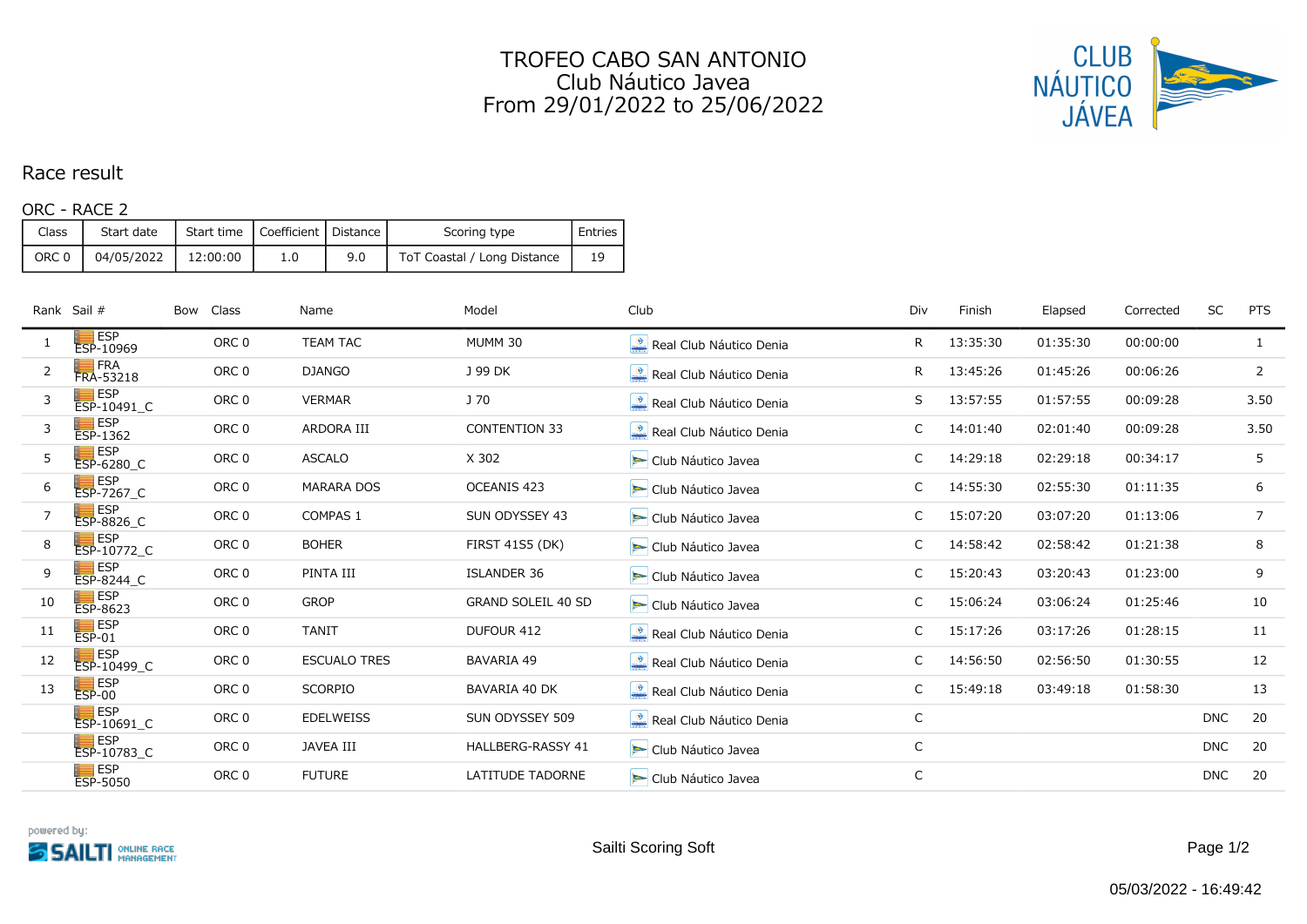| Rank Sail #              | Class<br><b>Bow</b> | Name                                      | Model            | Club                     | Div | Finish | Elapsed | Corrected | <b>SC</b>  | PTS |
|--------------------------|---------------------|-------------------------------------------|------------------|--------------------------|-----|--------|---------|-----------|------------|-----|
| <b>ESP</b><br>ESP-1007 C | ORC <sub>0</sub>    | LITTLE NELLIE- BANG<br><b>BANG BURGER</b> | <b>SARCH DS8</b> | Club Náutico Javea       |     |        |         |           | <b>DNC</b> |     |
| ESP<br>ESP-7883_C        | ORC <sub>0</sub>    | <b>BEOUIA</b>                             | FIRST 260 SPIRIT | Club Náutico Javea       |     |        |         |           | <b>DNC</b> |     |
| ESP<br>ESP-6532_C        | ORC <sub>0</sub>    | PITCH                                     | ASTRAEA 260      | Real Club Náutico Denia» |     |        |         |           | <b>DNC</b> |     |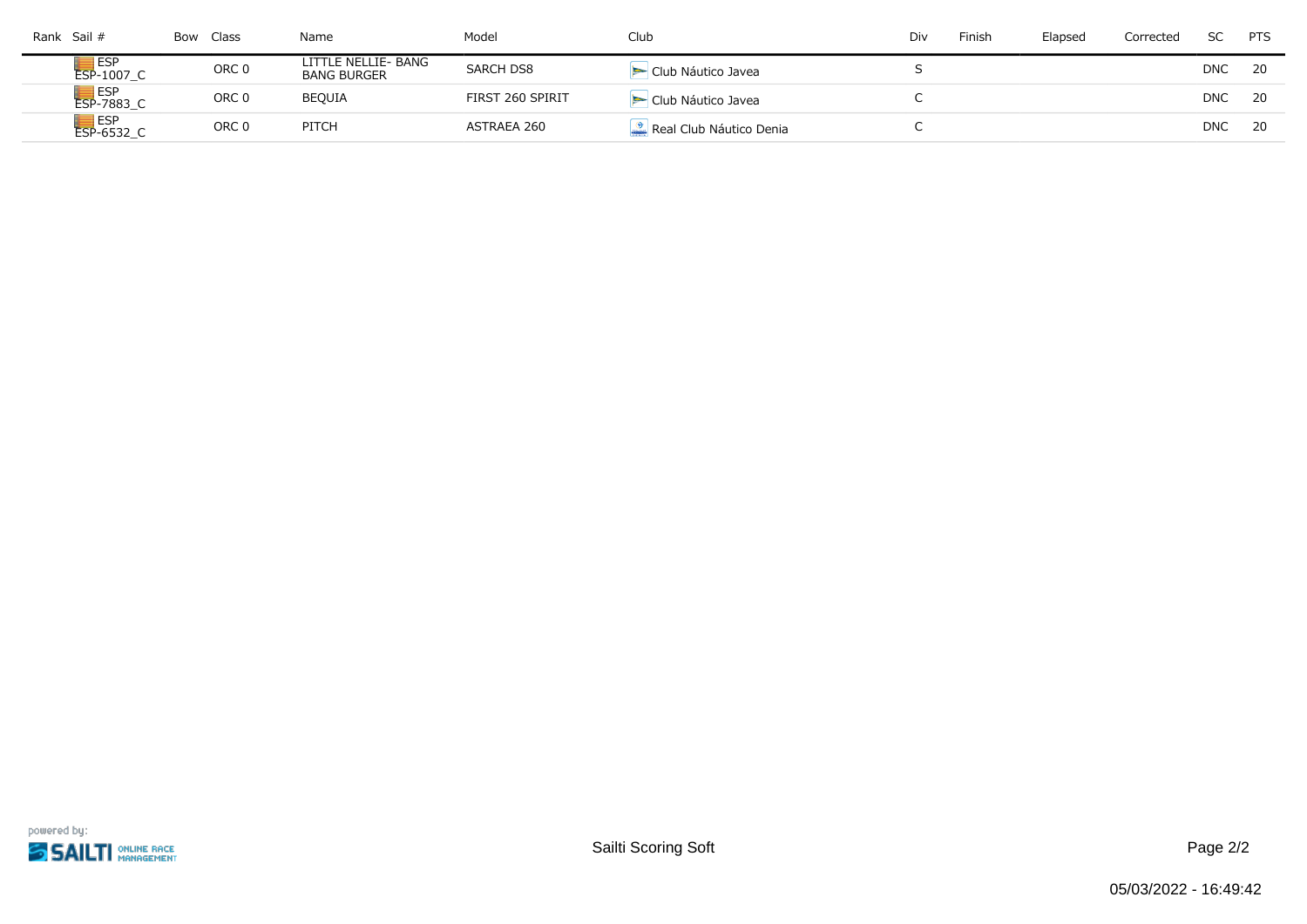## TROFEO CABO SAN ANTONIO Club Náutico Javea From 29/01/2022 to 25/06/2022



**Overall Results Handicap System: ORC Entries: 19**

**Classes: ORC 0 RACE POINTS Pos Sail # Class Bow Name Model Owner Skipper Club GPH 1 2 TOTAL NET 1** ESP ESP-10 ORC 0 **TEAM TAC MUMM 30 Real Club Náutico Denia 587.3** 2 1 3 **3 2** ESP ESP-10 ORC 0 **VERMAR J 70 Real Club Náutico Denia 668.0** 1 3.50 4.5 **4.5 3** FRA FRA-53 ORC 0 **DJANGO J 99 DK Real Club Náutico Denia 612.2** 4 2 6 **6 4** ESP ESP-13 ORC 0 **ARDORA III CONTENTION 33 Real Club Náutico Denia 684.9** 3 3.50 6.5 **6.5 5** ESP ESP-10 ORC 0 **ESCUALO TRES BAVARIA 49 Real Club Náutico Denia 567.9** 5 12 17 **17 6** ESP ESP-62 ORC 0 **ASCALO X 302 Club Náutico Javea** 687.9 **687.9** 20 <sup>20</sup> <sup>5</sup> <sup>25</sup> **<sup>25</sup> <sup>7</sup>** ESP ESP-72 ORC 0 **MARARA DOS OCEANIS 423 Club Náutico Javea 632.9** DNC <sup>20</sup> <sup>6</sup> <sup>26</sup> **<sup>26</sup> 8** ESP ESP-10 ORC 0 **EDELWEISS** SUN ODYSSEY 509<br>
SUN ODYSSEY 509 **582.2** 6 DNC <sup>20</sup> <sup>26</sup> **<sup>26</sup>** 9 ESP ESP-88 ORC 0 **COMPAS 1** SUN ODYSSEY 43 and the substitution of the SUN ODYSSEY 43 and the SUN ODYSSEY 43 <sup>20</sup> <sup>7</sup> <sup>27</sup> **<sup>27</sup> <sup>10</sup>** ESP ESP-10 ORC 0 **BOHER FIRST 41S5 (DK) Club Náutico Javea 605.6** RET <sup>20</sup> <sup>8</sup> <sup>28</sup> **<sup>28</sup> <sup>11</sup>** ESP ESP-82 ORC 0 **PINTA III ISLANDER 36 Club Náutico Javea 678.7** RET <sup>20</sup> <sup>9</sup> <sup>29</sup> **<sup>29</sup>** 12 ESP ESP-86 ORC 0 GROP GRAND SOLEIL 40 SD Club Náutico Javea 619.9 <sup>DNC</sup> <sup>20</sup> <sup>10</sup> <sup>30</sup> **<sup>30</sup> 13** ESP ESP-01 ORC 0 **TANIT DUFOUR 412 Real Club Náutico Denia 650.0** DNC <sup>20</sup> <sup>11</sup> <sup>31</sup> **<sup>31</sup>**

05/03/2022 - 16:50:10